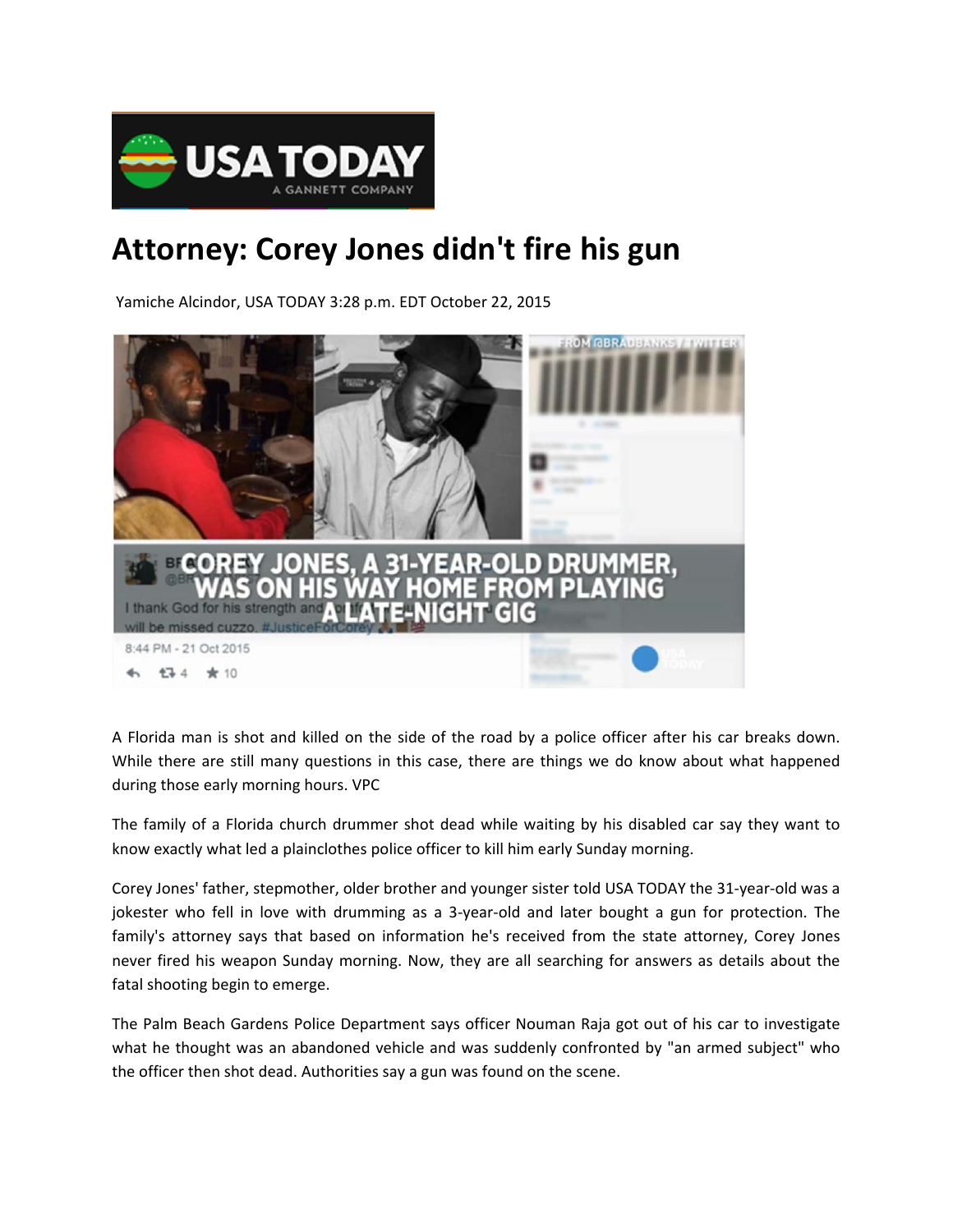Family members of Corey Jones, the African‐American church drummer who was shot and killed by an off-duty police officer in Florida spoke at a news conference. AP

Jones was licensed to carry a weapon and bought his first gun about a year‐and‐a‐half ago to protect himself because he often played late‐night gigs and carried a lot of expensive equipment, his sister Melissa Jones, 29, said. That first gun was later stolen so Jones bought another gun by making monthly payments,finally picking it up three days before his death, she said.

"He was very responsible with his gun," Jones, a hairdresser who lives in Tallahassee, said. "He told me I should go ahead and get a concealed weapon because I have clients going in and out of my house and I don't know them. I have money that I am dealing with. So he said, 'for protection get a gun and get the license that you need."

The shooting happened around around 3:15 a.m. after a gig by the Future Prezidents, the band Jones played with, in Jupiter early on Sunday morning. On his way home to Boynton Beach, Jones' SUV broke down near an interchange on I‐95. He called one of his fellow band members for help, who then called roadside assistance after being unable to get the vehicle started.

In a statement on Facebook, the Palm Beach Gardens Police Department said, "Nouman Raja, on duty in a plain clothes capacity, in an unmarked police vehicle, stopped to investigate what he believed to be an abandoned vehicle. As the officer exited his vehicle, he was suddenly confronted by an armed subject. As a result of the confrontation, the officer discharged his firearm, resulting in the death of the subject."

Raja, 38, was not wearing a body camera, and none of the department's squad cars are fitted with dashboard cameras. He has been placed on paid administrative leave.

Benjamin Crump, an attorney for Jones' family, told USA TODAY that based on information he's received from Palm Beach County State Attorney Dave Aronberg, Corey Jones at some point ran away and did not fire his weapon Sunday night. "He never fired his gun," Crump said. "The officer fired six times. It is very troubling on many levels why he felt the need to shoot Corey those many times and Corey didn't feel the need to ever pull his trigger to shoot at the cop."

He added that Jones likely died without understanding that the fatal bullet was fired by a plainclothes police officer. "I believe Corey Jones went to his grave never knowing that the person who was there was a police officer," Crump said. "The thing that seems reasonable is that he thought he and his car were being vandalized and attacked."

## **Lawyer: Corey Jones likely died thinking he was being attacked**

Thursday morning, Jones' family said they met with Aronberg and later held a press conference on the steps of the Palm Beach County Courthouse. There, Daryl Parks, another attorney for Jones' family, told reporters Aronberg said Raja fired six times at Jones, hitting him three times with one bullet breaking his arm and another bullet entering his side, going through his aorta and lodging somewhere in his upper body.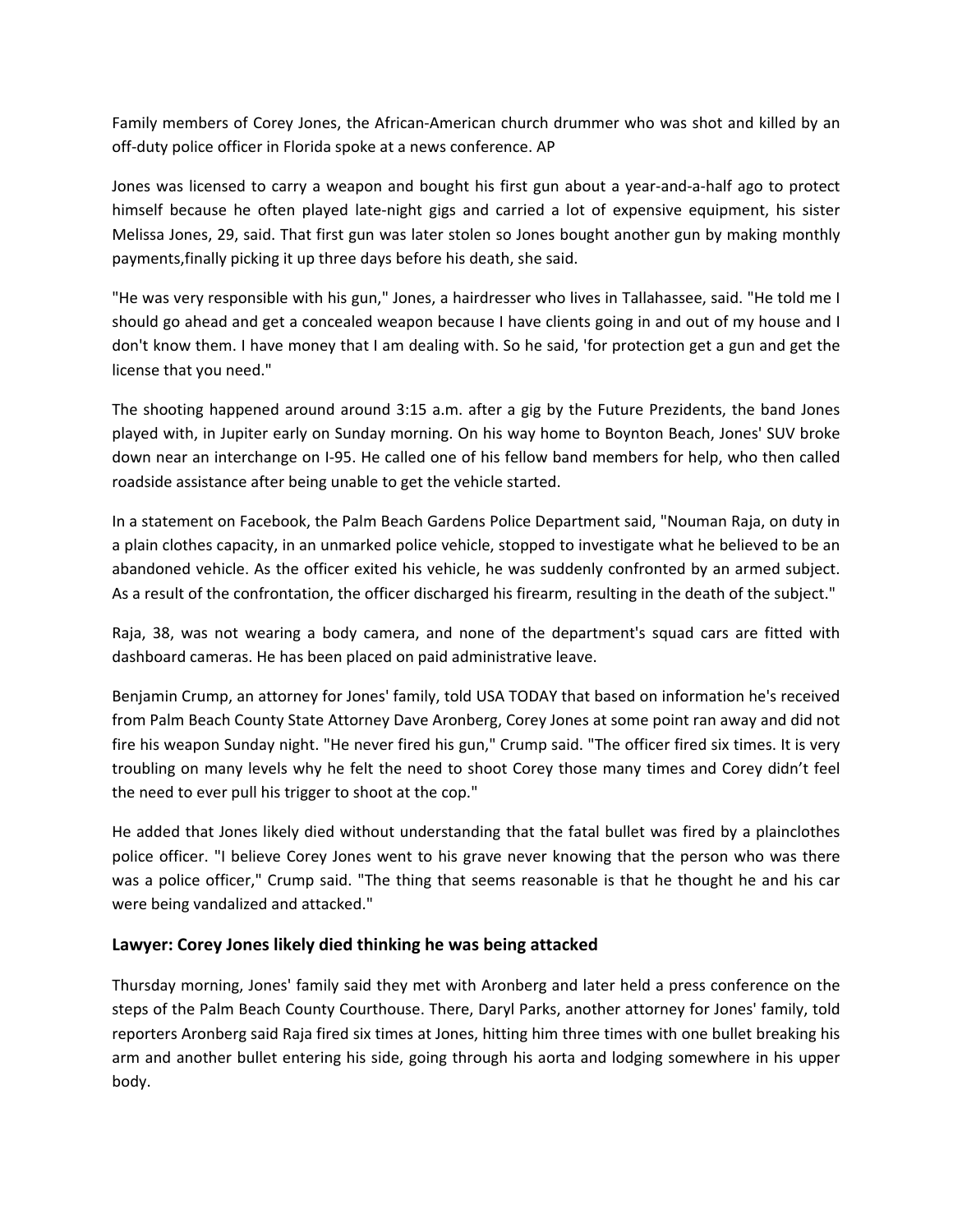Raja, who pulled up to Jones in an unmarked white van with tinted windows and did not show Jones his badge, made a statement to police following the shooting but so far, it has not been shared with Jones' family, Parks said. Jones' body was found about 80 to 100 feet away from his vehicle and his gun was found somewhere between the vehicle and his body.

"If he (Raja) did improper things, if he used excessive force, we want him to be held accountable to the full measure of the law because they know Corey did not deserve to be killed on the side of a road by somebody who was supposed to protect and serve him while he waited on a tow truck," Crump said.

Roy Black, a Miami‐based trial attorney, has been practicing law for 45 years and has represented more than 100 police officers, many facing potential charges after shootings. Authorities are making a mistake by not releasing more information about the shooting, including a detailed account of Raja's statement, he said. Instead, several key questions remain including whether Jones pointed his gun at Raja and whether the officer identified himself.

Black added that now Raja's story, coupled with forensic findings, will be the evidence used to determine whether the shooting was justified. For it to be justified, investigators will likely have to conclude that Jones knew Raja was an officer and acted aggressively or pointed his gun at Raja.

"The unfortunate part of this event is probably both parties acted lawfully according to Florida law," Black said. "You have a right to be armed. You have a right to discharge your weapon if you are in fear of great bodily harm or death. Probably both of the people out there thought they were in great bodily harm because the other person was armed."

Even with the police description of the shooting, older brother Clinton Jones Jr. says he doesn't know what happened the night his brother was killed. The brothers talked just 20 minutes before the shooting, around 2:50 a.m. Corey Jones told his brother he was stranded and asked for a tow truck number. Clinton Jones Jr. thinks his brother may have felt threatened by Raja.

"I probably would have felt threatened if I was pulled up on the side of road and someone pulled up in front of me in a white van that is unmarked," the 35‐year‐old former NFL player and restaurant owner said. "To see this happen is very tragic because we know that he (Corey Jones) would not ever, ever, ever, ever, ever pull a gun on a police. Never. This is not like him."

Now, the older brother is mourning the loss of his younger brother who loved fishing, playing the keyboard and who, when they were both youngsters, used to race him to church drum sets to see who could play first. Clinton Jones, Jr. added that he and his brother also weren't raised to see racial differences and that his younger brother had friends and band members of many races.

"No disrespect about black lives matter but all lives matter," the older brother said. "This is not a black thing. My brother didn't see color. I didn't see color."

Corey Jones' father Clinton Jones Sr., a 58‐year‐old who renovates and sells homes, has been married to his children's stepmother Kattie Jones, 58, who works at a mentoring organization, for 25 years. The